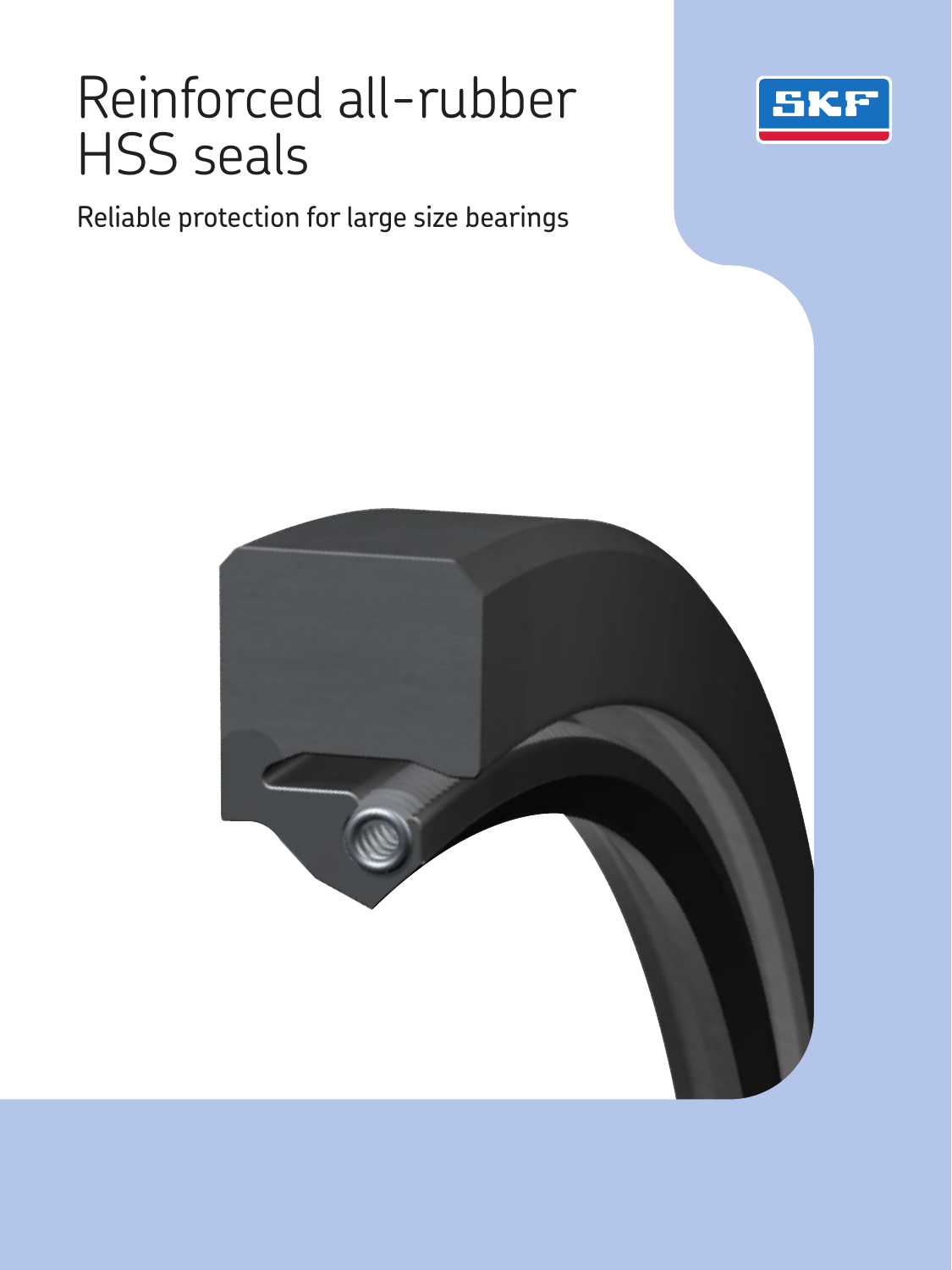# Reinforced all-rubber HSS seals

*The HSS seals are specially developed by SKF to protect large size bearings under the tough operating conditions in heavy industrial applications such as metal rolling mills, mining equipment or wind turbines. They feature a well-proven sealing lip design and a new concept of reinforcing all-rubber seals.*

### Improved stability, easy installation

HSS seals offer an excellent combination of high-performance and reliability as well as easy installation and on-site replacement during planned maintenance procedures. The new reinforced all-rubber seals combine high stability with the benefit of an allrubber seal providing high static sealing performance by its ability to accommodate small imperfections in the housing bore surface. With their limited space requirements, these seals also enable smaller and lighter bearing housings.

## Seal materials

The HSS seals range is available in nitrile rubber (NBR) with very good engineering properties and the two SKF developed materials SKF Duratemp (HNBR) and SKF Duralife (FKM) that successfully have been used for decades in demanding applications.

SKF Duratemp is a hydrogenated nitrile rubber with excellent resistance to wear, ageing, high temperatures and ozone.

SKF Duralife is a fluoro rubber compound, characterized by its very good wear, thermal and chemical resistance.

The standard grade of the materials is used for the sealing lip, while the part of the seal body contacting the housing bore is made from a harder grade ( $\rightarrow$  **fig. 1**) to provide improved stability in operation and during installation. This concept of reinforcing the seal allows split designs, which significantly facilitates onsite installation and replacement.

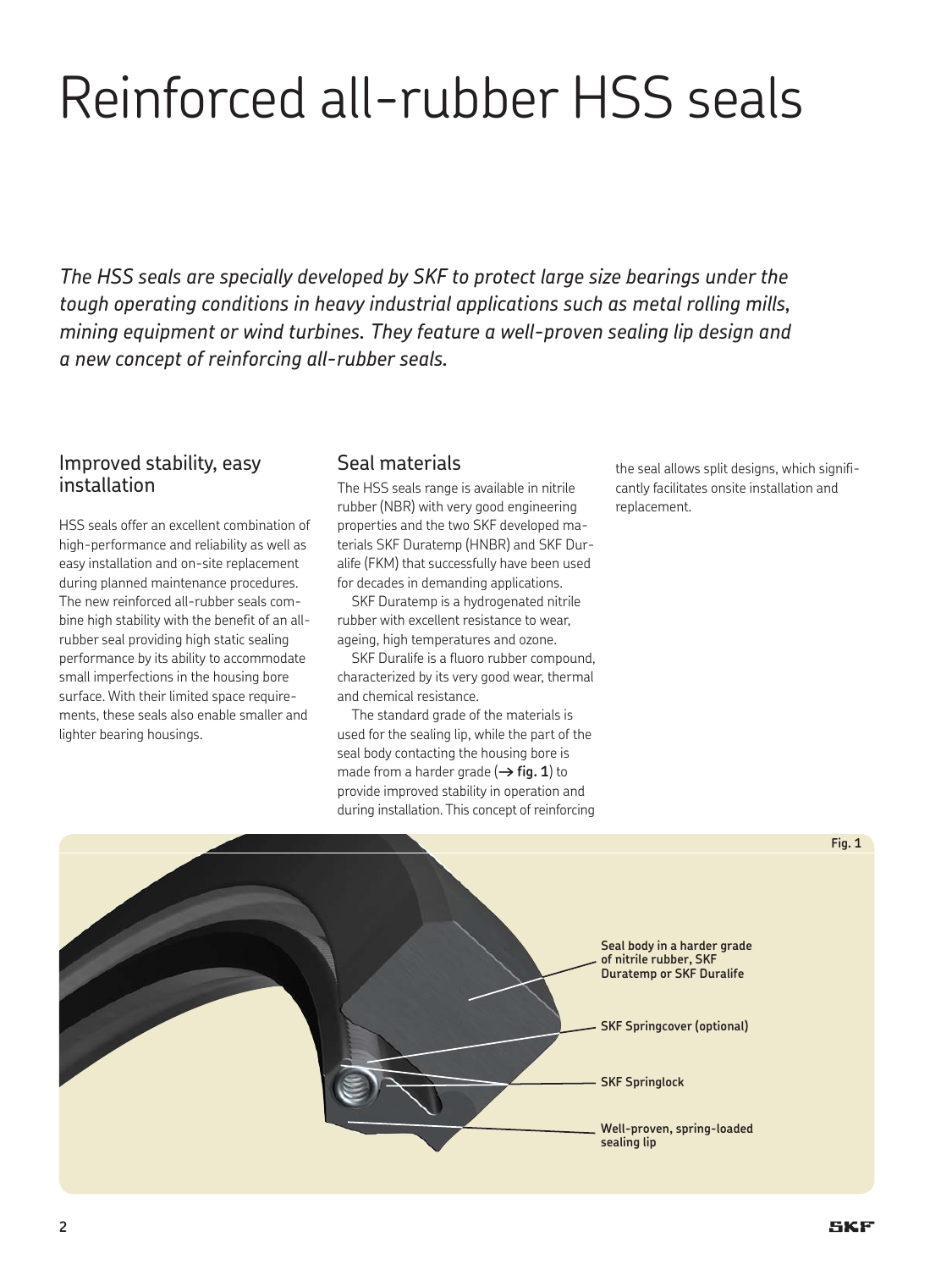# Design features

*HSS seals constitute a range of seals with a variety of design features and combinations of these, including solid and split versions, SKF Springlock, SKF Springcover, different spring connections and lubrications grooves.*

### Proven sealing lip design

All HSS seals feature a well-proven, springloaded sealing lip design  $(\rightarrow$  fig. 1) with a defined radial load for reliable sealing performance.

### Garter spring and connections

The seals are designed with SKF Springlock  $(\rightarrow$  fig. 1), a sealing lip feature that surrounds 270° of the stainless steel garter spring diameter. SKF Springlock helps to hold the spring in position during installation.

For blind installations, where spring displacement may go undetected, the flexible SKF Springcover ( $\rightarrow$  fig. 2) can be specified to further keep the spring in position.

There are different ways to connect the garter springs of HSS seals. A threaded spring connection  $(\rightarrow$  **fig. 2a**) is used for the solid versions, unless otherwise specified, and for the split versions HSS6 and HSS8 for shaft diameters ≤ 455 mm *(18 in.)*. For bigger sizes, a hook-and-eye spring connection  $(\rightarrow$  **fig. 2b**) is used.

The split HSS7 seals feature the special control-wire connection (**† fig. 2c**). The HSS7 seals do not have the same highperformance characteristics of other HSS designs, but are the easiest to install. See **matrix 1** for an overview of the HSS designs and their features.

**Matrix 1**

### Lubrication grooves

All HSS seals except the HSS7 can also be equipped with lubrication grooves  $(\rightarrow$  **fig. 4, page 5**) at the back of the seal to allow the re-greasing between the sealing lips in back-to-back or tandem installations of two HSS seals.

|                         |       |                  |                  |              | Matrix 1         |
|-------------------------|-------|------------------|------------------|--------------|------------------|
| <b>HSS design range</b> |       |                  |                  |              |                  |
| <b>Features</b>         | HSS4  | HSS <sub>5</sub> | HSS <sub>6</sub> | HSS7         | HSS <sub>8</sub> |
| Solid                   | J     | ✓                |                  |              |                  |
| <b>Split</b>            |       |                  | ✓                | ✓            |                  |
| <b>SKF Springlock</b>   | ✓     | ✓                | ✓                | ✓            |                  |
| <b>SKF Springcover</b>  |       | ✓                |                  | $\checkmark$ | ✓                |
| Threaded connection     | ✓     | ✓                | $\sqrt{1}$       |              | $\checkmark$ 1)  |
| Hook-and-eye connection |       |                  | $\sqrt{2}$       |              | $\checkmark$ 2)  |
| Control-wire connection |       |                  |                  | ✓            |                  |
| Lubrication grooves     | HSS4G | HSS5G            | HSS6G            |              | HSS8G            |
|                         |       |                  |                  |              |                  |



<sup>1)</sup> Up to 455 mm *(18 in.)* shaft diameter<br><sup>2)</sup> Above 455 mm *(18 in.)* shaft diameter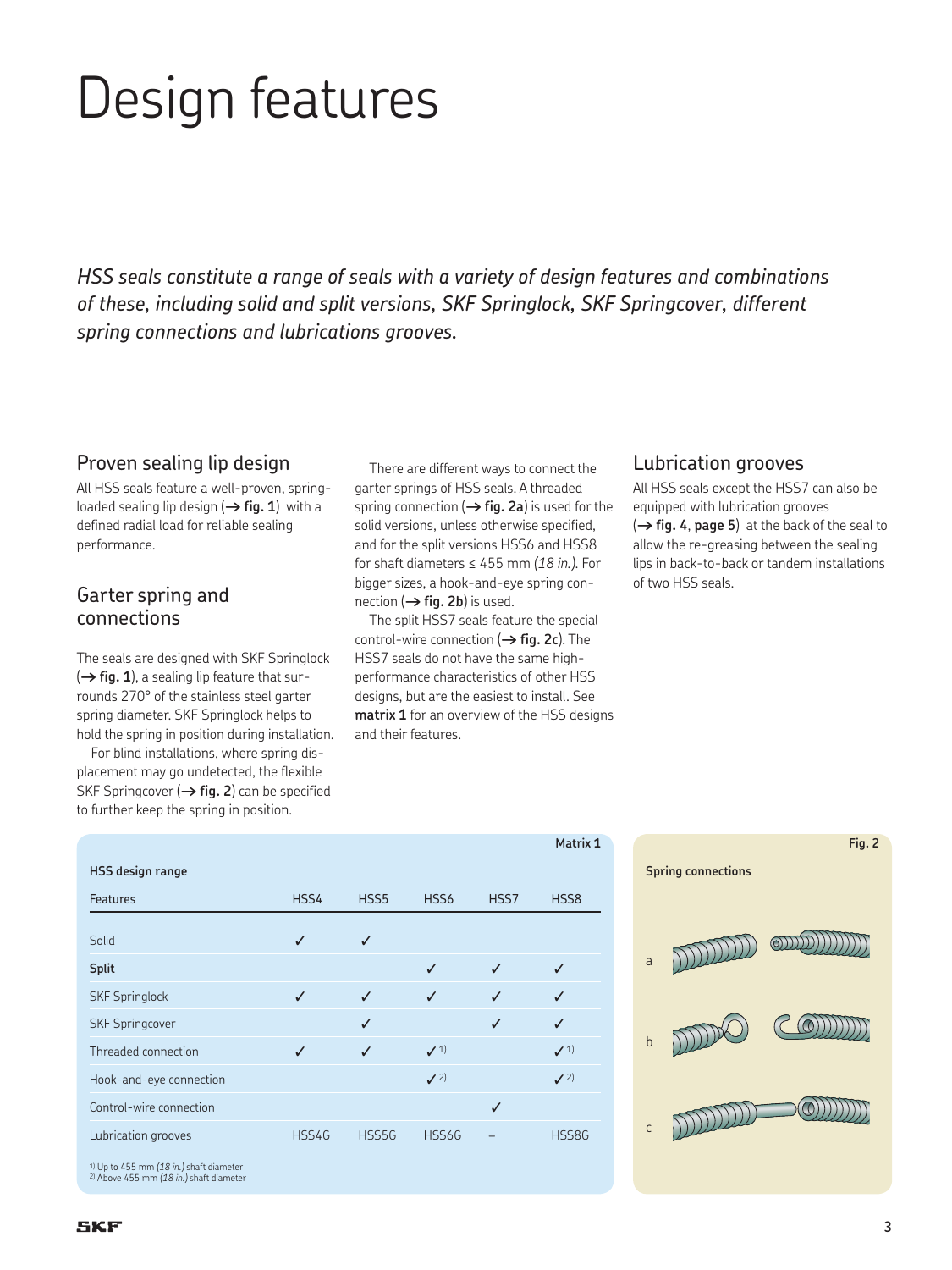# Installation and size options

*All HSS seals are manufactured slightly oversized relative to the housing bore diameter and depth. For proper compression and stability, a cover plate is used.* 

## Cover plates

All HSS seals are manufactured slightly oversized relative to the housing bore diameter and depth. For proper compression and stability, a cover plate is used (**† fig. 3**). The cover plate provides axial compression of the seal and stabilizes it in the housing bore to achieve maximum seal performance.

The cover plate must be dimensioned properly to obtain the required fit. It should be thick enough not to bend or distort. Generally, a thickness of 6,35 *to* 12,7 mm *(0.25 to 0.50 in.)* is sufficient.

The plate should be fastened with bolts, no more than 150 mm *(6 in.)* apart, on a

bolt circle located as close to the seal housing bore as practical. The cover plate should be flat and the housing bore depth uniform. Splitting the cover plate at 180° will make seal replacement easier, particularly in confined areas.

To protect the seal from damage from the outside, SKF recommends dimensioning the inside diameter of the cover plate so that it is approximately 6 to 8 mm *(0.25 to 0.30 in.)* larger than the shaft diameter to accommodate shaft-to-bore misalignment and runout.

For more detailed information, refer to SKF catalogue *Industrial shaft seals*.

## Size options

SKF's flexible manufacturing process for the HSS range enables the customization of sizes without minimum quantity and virtually without upper limits for both metric and inch sizes. This flexibility enables the same short delivery times for customized dimensions as for standard seals. **Table 1** lists the shaft and housing bore size options for the HSS seals.

## Additional protection

SKF recommends the use of a V-ring as the first barrier for improved contaminant exclusion  $(\rightarrow$  **fig. 3**). It is a simple, costeffective flinger device, available in different designs and sizes to fit in virtually every application.

In **fig. 3**, the cover plate acts as the counterface surface for the V-ring.

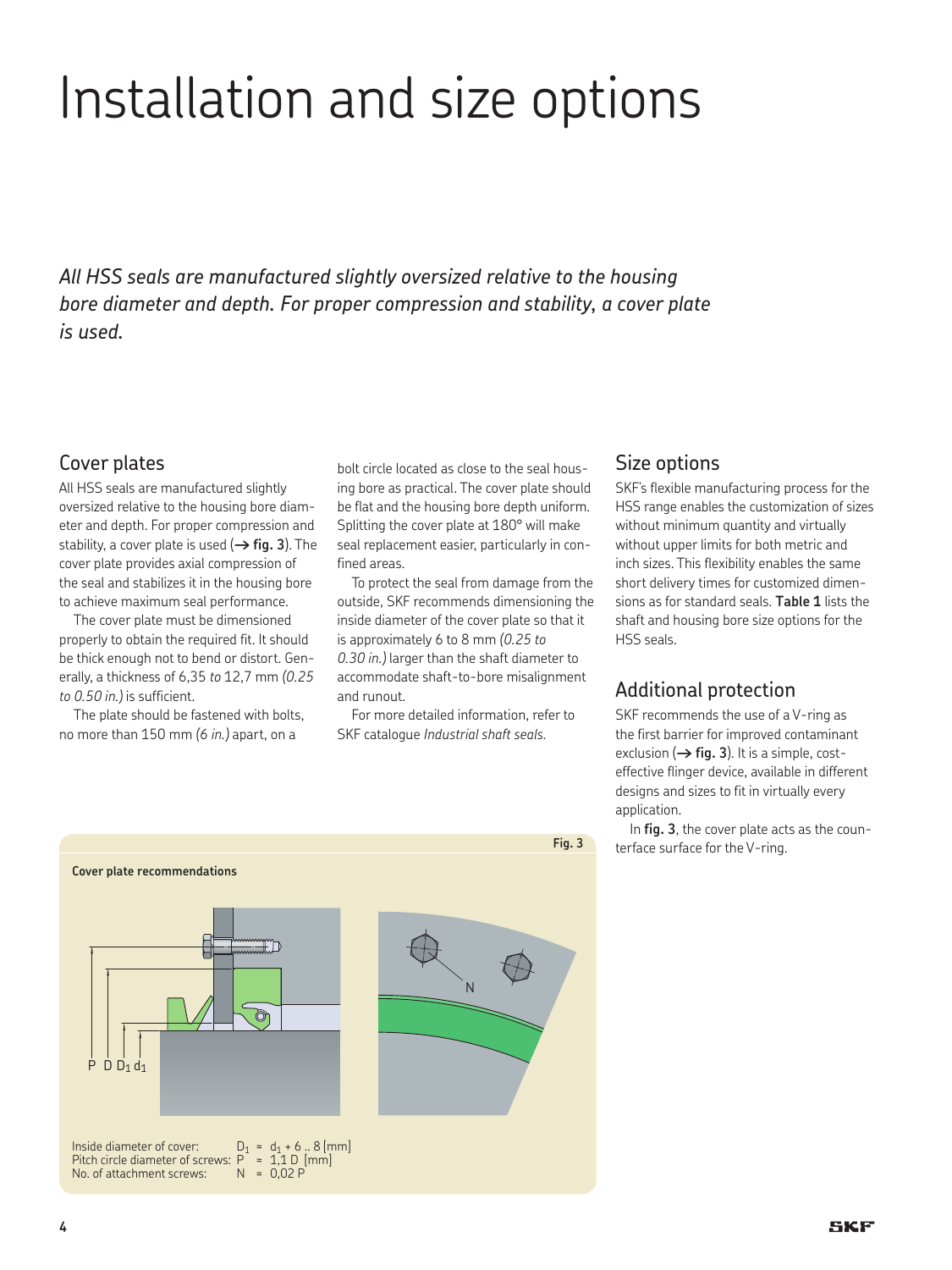# Permissible operating conditions

## **Temperature**

Nitrile rubber (NBR): *–*40 to +100 °C *(–40 to +210 °F)*

SKF Duratemp (HNBR): *–*40 to +150 °C *(–40 to +300 °F)*

SKF Duralife (FKM): *–*40 to +200 °C *(–40 to +390 °F)*

# Pressure differential

Solid HSS: max 0,07 MPa *(11 psi)* Split HSS: 0

# Shaft surface speed (linear)

Solid HSS: NBR max 15 m/s *(2 950 ft/min)* HNBR max 20 m/s *(3 930 ft/min)* FKM max 25 m/s *(4 900 ft/min)*

Split HSS: max 15 m/s *(2 950 ft/min)*

## Shaft-to-bore misalignment

max 1,6 mm *(0.062 in.)*

# Dynamic runout

max 2,4 mm *(0.093 in.)*

#### **Shaft and housing bore size options for HSS seals**

| Shaft diameter<br>$d_1$<br>from | to                  | <b>Bore diameter</b><br>D<br>from | to                   | Bore depth<br>B<br>from | to                                | Difference between<br>bore and shaft diameter<br>from | to             |
|---------------------------------|---------------------|-----------------------------------|----------------------|-------------------------|-----------------------------------|-------------------------------------------------------|----------------|
| mm/in.                          |                     | mm/in.                            |                      | mm/in.                  |                                   | mm/in.                                                |                |
| 165,10<br>6.500                 | 4 572,00<br>180,000 | 195.10<br>7.681                   | 4 6 10.10<br>181.500 | 12,70<br>0.500          | 25,40<br>1.000                    | 30,00<br>1.181                                        | 63,50<br>2.500 |
| $d_1$ : Tolerance $h11$         |                     | D: Tolerance H8                   |                      |                         | B: Tolerance ±0,10 mm (0.004 in.) |                                                       |                |

HSS5 seals are limited to 1 200 mm bore diameter. Not all cross sections and widths are possible with every shaft diameter. Contact SKF for availability on dimensions at the extreme limits or on sizes outside the standard range.



**Table 1**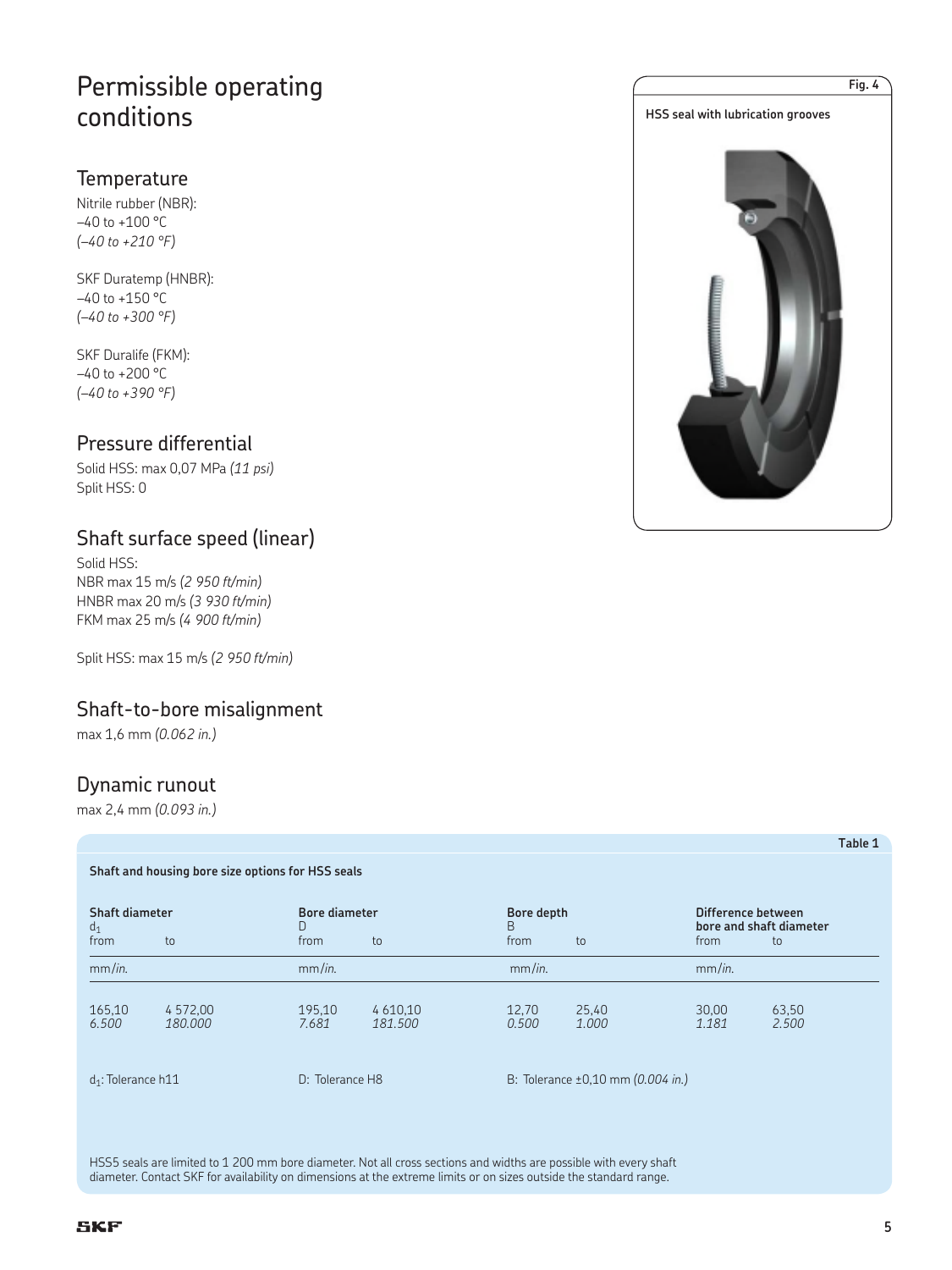# Housing requirements

*To achieve reliable sealing performance and maximum service life, the shaft and housing bore for HSS all-rubber radial shaft seals should meet the requirements outlined below.*

# Shaft requirements

# Tolerances and lead-in chamfers

The diameter of the shaft  $d_1$  at the counterface should be machined to the tolerances provided in **table 2**. Out-of-roundness must be less than 0,005 mm *(0.0002 in.)* at a maximum of 2 lobes or less than 0,0025 mm *(0.0001 in.)* at a maximum of 7 lobes.

If the direction of installation is Z, the values of **table 4**  $(d_1 - d_2)$  should be adhered to. If the direction is Y, the shaft end could be either rounded ( $r_2$ ) or chamfered ( $d_1 - d_2$ ).

# Surface finish

Depending on the direction of rotation, directionality on the seal counterface may cause a seal to leak. Plunge grinding is the preferred machining method to minimize directionality (0±0,05°) on the seal counterface. When plunge grinding, whole number ratios of the grinding wheel speed to the work piece speed should be avoided.

# Surface roughness

The surface roughness values of the counterface for radial shaft seals, calculated according to methods described in ISO 4288 (DIN 4768), should be kept within the limits specified in **table 3**.

# **Hardness**

The surface hardness of the seal counterface should be at least 30 HRC. If the counterface surface could be damaged during transport or installation, this value should be increased to 45 HRC.

| <b>Counterface tolerances for shafts</b> |                            |         |       |                                                    |                                  |                      |                      |
|------------------------------------------|----------------------------|---------|-------|----------------------------------------------------|----------------------------------|----------------------|----------------------|
| Nominal                                  | Shaft diameter             |         |       | Deviation                                          | Diameter tolerance <sup>1)</sup> |                      |                      |
| $d_1$<br>over                            | incl.                      | over    | incl. | high                                               | low                              | high                 | low                  |
| mm                                       |                            | in.     |       | μm                                                 |                                  | in.                  |                      |
| 165<br>180<br>250                        | 180<br>250<br>315          |         |       | $\theta$<br>$\overline{0}$<br>$\overline{0}$       | $-250$<br>$-290$<br>$-320$       |                      |                      |
| 315<br>400<br>500                        | 400<br>500<br>630          |         |       | $\theta$<br>$\overline{0}$<br>$\Omega$             | $-360$<br>$-400$<br>$-440$       |                      |                      |
| 630<br>800<br>1000                       | 800<br>1000<br>1250        |         |       | $\overline{0}$<br>$\overline{0}$<br>$\overline{0}$ | $-500$<br>$-560$<br>$-660$       |                      |                      |
| 1250<br>1600<br>2000                     | 1600<br>2000<br>2 5 0 0    |         |       | $\overline{0}$<br>$\overline{0}$<br>$\Omega$       | $-780$<br>$-920$<br>$-1100$      |                      |                      |
| 2 5 0 0<br>3 1 5 0<br>4 0 0 0            | 3 1 5 0<br>4000<br>5 0 0 0 |         |       | $\theta$<br>$\overline{0}$<br>$\overline{0}$       | $-1350$<br>$-1650$<br>$-2000$    |                      |                      |
|                                          |                            | 6<br>10 | 10    |                                                    |                                  | $+0.005$<br>$+0.006$ | $-0.005$<br>$-0.006$ |

1) For shaft diameters of 3 150 mm and above, refer to DIN 7172.

#### **Table 3**

**Table 2**

**Recommended shaft surface roughness values**

|          | IS <sub>0</sub> |          | <b>DIN</b> |            | <b>RMA</b>   |            |
|----------|-----------------|----------|------------|------------|--------------|------------|
|          | μm              | µin.     | μm         | $\mu$ in.  | µm           | $\mu$ in.  |
| $R_{a}$  | $0,2-0,5$       | $8 - 20$ | $0,2-0,8$  | $8 - 32$   | $0,2-0,43$   | $8 - 17$   |
| $R_{z}$  | $1,2-3$         | 48-120   | $1 - 5$    | $40 - 200$ | $1,65 - 2,9$ | $65 - 115$ |
| $R_{pm}$ | N/A             | N/A      | N/A        | N/A        | $0,5-1,5$    | $20 - 50$  |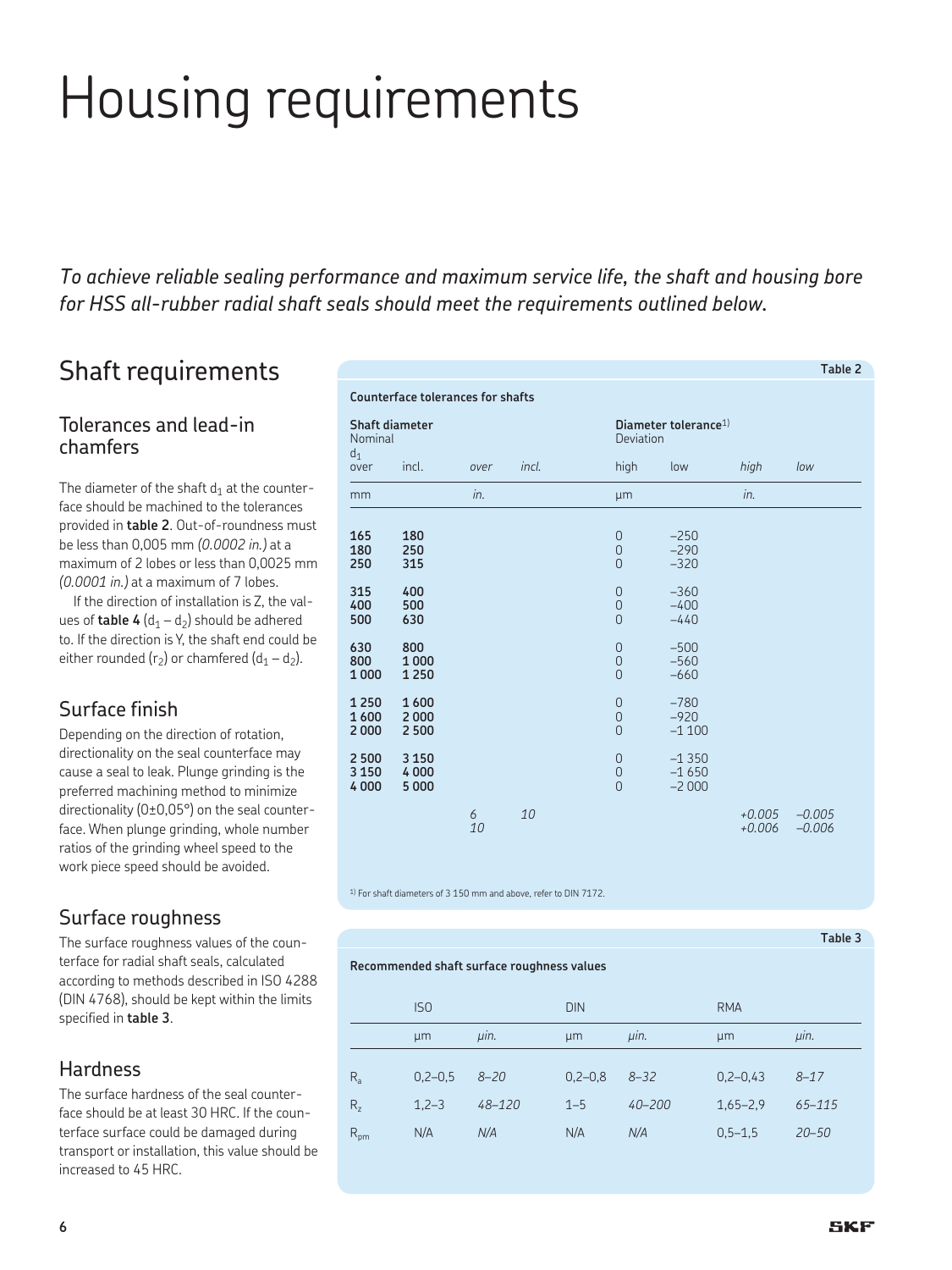# Housing bore requirements

# Lead-in chamfers

To reduce the risk of seal damage during installation, the housing bore should have a 15° to 30° lead-in chamfer. The chamfer should be free of burrs and the transition radius r between the seal seat and shoulder should be in accordance with the recommendations in **table 4**.

## **Tolerances**

For all-rubber HSS seals, the bore depth tolerance should be 0,10 mm *(0.004 in.)*, see **table 4**.

## Surface roughness

The surface roughness (to ISO 4288, DIN 4768 or RMA OS-1-1) of the housing bore should be kept within the limits specified in **table 5**.

# **Table 4 Lead-in chamfers and radii**  $d_1$  h11 d<sub>2</sub>  $D$  $H8$  $r<sub>2</sub>$  $\overline{30}$ r = 0,8 *(0.031)* 15–30° B ±0,10 *(±0.004)*  $Y Z$ Burr-free Burr-free

| Shaft diameter<br>Nominal<br>$d_1$<br>over | incl.      | over                     | incl.           | <b>Diameter</b><br>difference $1$ )<br>$d_1 - d_2$<br>min |                         | Radii<br>r,<br>min |                         |
|--------------------------------------------|------------|--------------------------|-----------------|-----------------------------------------------------------|-------------------------|--------------------|-------------------------|
| mm                                         |            | in.                      |                 | mm                                                        | in.                     | mm                 | in.                     |
| 165<br>240<br>500                          | 240<br>500 | 6.500<br>9.449<br>19.685 | 9.499<br>19.685 | 11<br>13                                                  | 0.276<br>0.433<br>0.512 | 5                  | 0.039<br>0.079<br>0.197 |

1) If the corner is blended rather than chamfered, the blended section should not be smaller than the difference in diameter  $d_1 - d_2$ .

#### **Table 5**

#### **Recommended housing bore surface roughness values**

|                                            | ISO <sub>1</sub>                 |                              | <b>DIN</b>                     |                               | $RMA2$ 3)               |                      |
|--------------------------------------------|----------------------------------|------------------------------|--------------------------------|-------------------------------|-------------------------|----------------------|
|                                            | um                               | µin.                         | µm                             | $\mu$ in.                     | µm                      | uin.                 |
| $R_{\rm a}$<br>$R_{\rm z}$<br>$R_{\rm pm}$ | $1,6 - 3,2$<br>$6,3-12,5$<br>N/A | $64 - 128$<br>252-500<br>N/A | $1,6 - 3,2$<br>$10 - 20$<br>25 | $64 - 128$<br>400-800<br>1000 | $1 - 2.5$<br>N/A<br>N/A | 40-100<br>N/A<br>N/A |

1) ISO – The housing bore surface roughness may require lower values when metal-cased seals are used, in which case they

should be subject to agreement between the manufacturer and user.<br><sup>2)</sup> RMA – If the bore surface texture is greater than 2,5 µm (100 µin, R<sub>a</sub>, a sealant should be used.<br><sup>3)</sup> RMA – Turned bores, where a lubricant head of